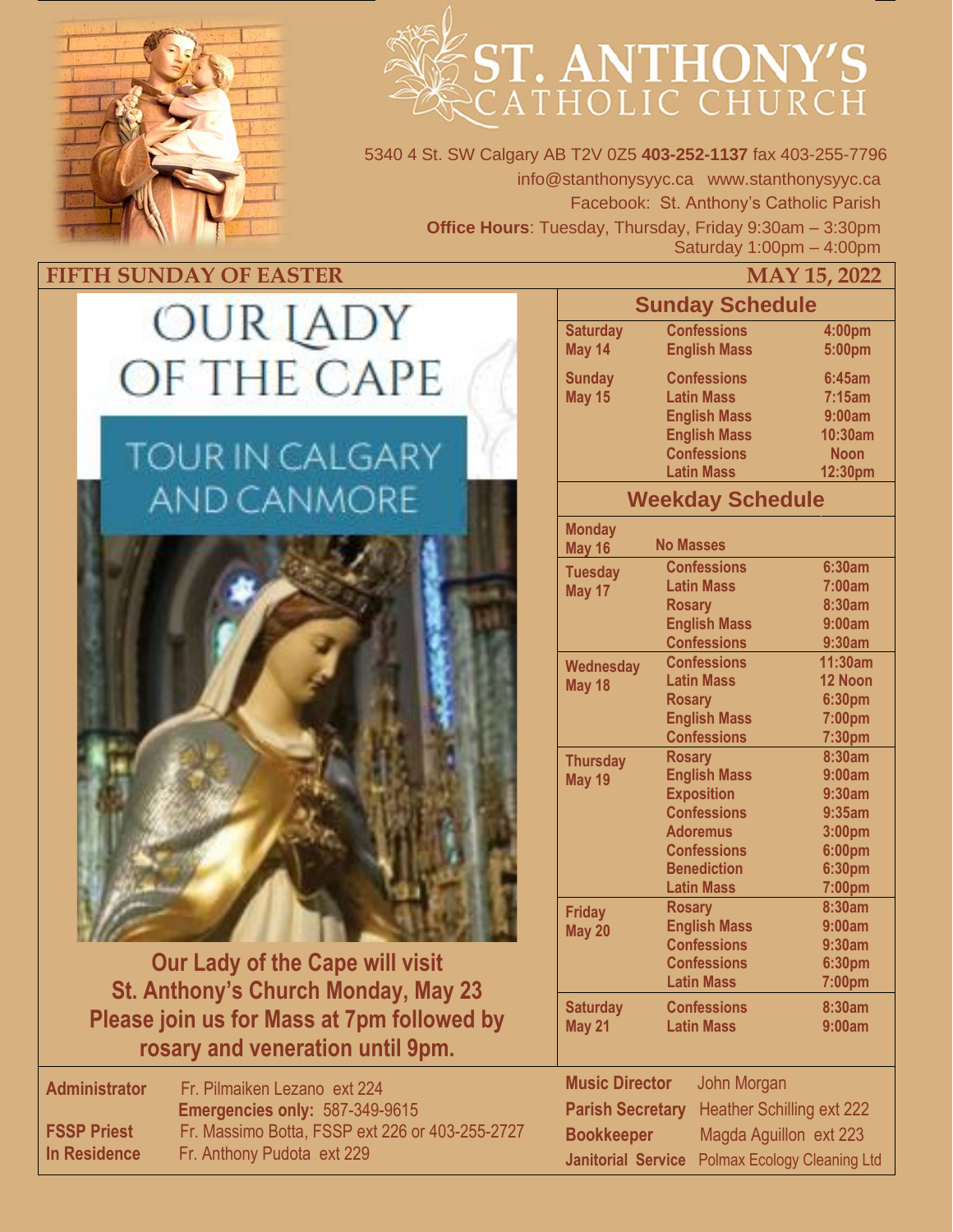Pastoral Notes

#### **May, the month of Mary**

The month of May is characterized by an increased devotion to Our Lady, the Virgin Mary. At St. Anthony's diverse initiatives are in place to ask for Mary's intercession, so that we may build up a stronger relationship to Jesus through Mary, His mother, as St. Louis-Marie de Montfort invites us in his book Consecration to Mary. Check further in the bulletin for more information

A remarkable event is that this month, on May 23rd, we will receive the visit of Our Lady of the Cape. Who is she? you may wonder. "Pierre Boucher, Governor of Three Rivers, built a church and set up a little shrine to the Virgin, which in 1694 became the center of a local branch of the Confraternity of the Holy Rosary. A larger church was built in 1720. In 1855 a benefactor donated a statue of Our Lady in honour of the recent promulgation of the doctrine of the Immaculate Conception. This statue remains in the little Church of Our Lady of the Cape, Queen of the Most Holy Rosary, Canada's national shrine."

#### (**[http://www.mariereine.ca/our\\_lady\\_of\\_the\\_cape\\_en.php](http://www.mariereine.ca/our_lady_of_the_cape_en.php)**)

Many miracles have been attributed to Our Lady of the Cape. In the mid 1800's one of the most notable miracles took place in the middle of March, while the citizens of Cap de la Madeleine endeavoured to build a larger church for our Lady, the river was not frozen to allow the stone to be transported over the ice to continue construction. Father Desilets prayed to Our Lady for a bridge of ice. Packed ice was blown from the banks into the middle of the river by a strong storm. Thus, the people of Cap de la Madeleine transported the stones to build Our Lady's shrine.

Entrust yourself to Mary during this month. She is the surest way to Our Lord Jesus.

#### **Healing Corner**

My dear Lord, You were betrayed by the kiss of one of Your closest friends. But in Your perfect wisdom, You saw this betrayal as the perfect opportunity to glorify the Father through Your mercy and forgiveness. Lord, I also have betrayed You countless times. For that reason, I am sorry. But I thank You for loving me and forgiving me with Your Heart of perfect mercy. Help me to receive that mercy and to offer it to others who have sinned against me. Jesus, I trust in You. **Amen**.

#### **The Kid's Bulletin**

**[https://thekidsbulletin.files.wordpress.com/2022/04/the](https://thekidsbulletin.files.wordpress.com/2022/04/the-kids-bulletin-easter-5.pdf) [-kids-bulletin-easter-5.pdf](https://thekidsbulletin.files.wordpress.com/2022/04/the-kids-bulletin-easter-5.pdf)**

**Children's Liturgy of the Word with Miss Heidi (Catholic TV) <https://www.catholictv.org/childrens-liturgy.html>**



Psalm: 145

First Reading: Acts 14.21b-27 Second Reading: Revelation 21.1-5a Gospel: John 13.1, 31-33a, 34-35

St. Anthony's Updates

The **Legion of Mary** will host viewings of the **Bridge of Roses documentary** in the Parish Hall **after all the Sunday Masses on May 21/22** in preparation for the visit of **Our Lady of the Cape on May 23 at St. Anthony's**. Come learn about the remarkable story of Cap-de-la-Madeleine near Trois Rivieres, Quebec – it's missionaries, miracles and 400-year relationship with the Mother of God.

**SAVE THE DATE! Monday, June 13** Feast of St. Anthony Mass 7pm followed by Fellowship in the Parish Hall **Saturday, June 25**, Parish Picnic 8:30–3:00 Sandy Beach

**Thank you to all who contributed so generously to our Easter Food Drive.** Through your generosity we will continue to provide food hampers to those experiencing food scarcity during the summer months.

**EMAIL SCAM ALERT**. There is someone attempting to impersonate Fr. Pilmaiken on email. **Please do not respond to and delete any emails that appear to be asking for a reply only on email**. Always check the email address of the sender. Email addresess for St. Anthony's are always **@stathonysyyc.ca** and not gmail or other providers.

St. Anthony's will sponsor **FEED THE HUNGRY Sunday June 12** in honour of the Feast of St. Anthony**. Please help us raise \$5500 ([St. Anthony](https://faithmag.com/legend-st-anthonys-bread)'s [Bread\)](https://faithmag.com/legend-st-anthonys-bread) required to feed about 300 people**. **12 parishioners will be required to form a team to build the lunch bags**. Please emai[l secretary@stanthonysyyc.ca](mailto:secretary@stanthonysyyc.ca) if you are able to assist between 12:30 and 3:00 pm at St. Mary's Hall.

<https://faithmag.com/legend-st-anthonys-bread>

**Livestream Sunday 10:30am** 

<https://www.youtube.com/c/StAnthonysCatholicChurchCalgaryAB> [Facebook.com/stanthonysyyc](https://www.facebook.com/stanthonysyyc/) or Telus Optik 877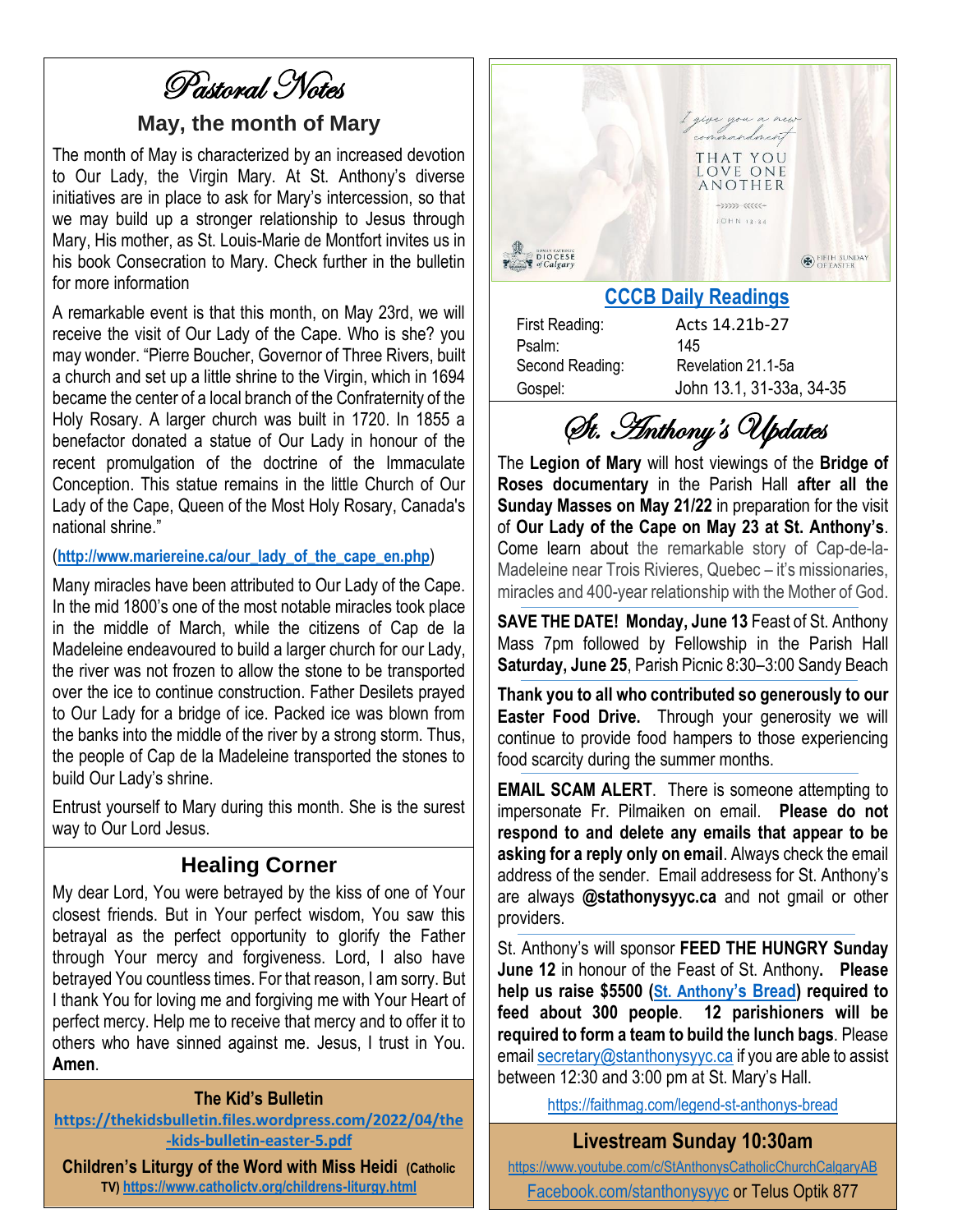## **MASS INTENTIONS**

| Sunday, May 15<br>7:15am Latin   | SI               | Private Intention                                          |
|----------------------------------|------------------|------------------------------------------------------------|
| 9:00am English                   | <b>RIP</b><br>SI | Mariano de los Reyes Jr.<br><b>Stacey McRae Arbuthnott</b> |
| 10:30am English                  | <b>RIP</b>       | Jose Alejandro Quintana Castro                             |
| 12:30 pm Latin                   | SI               | <b>Tammy Dang</b>                                          |
| Monday, May 16                   |                  | No Masses                                                  |
| Tuesday, May 17                  |                  |                                                            |
| 7:00am Latin                     | SI               | Fran Kavanagh                                              |
| 9:00am English                   | SL               | Fr. Anthony Pudota                                         |
|                                  | RIP              | Eleanor Sta Maria                                          |
| Wednesday, May 18                |                  |                                                            |
| 12:00pm Latin                    | SI               | Monika Tomasova                                            |
| 7:00pm English                   | RIP              | Kathleen Prehn                                             |
| Thursday, May 19                 |                  |                                                            |
| 9:00am English                   | RIP.             | Lilian Matthiessen                                         |
| 7:00pm Latin                     | SI               | Kanahammah, Coomaaswamy,                                   |
|                                  |                  | and Boranachandr                                           |
| Friday, May 20                   |                  |                                                            |
| 9:00am English                   | SL               | Gwen and Mike Abate                                        |
| 7:00pm Latin                     | RIP              | Benno Korte                                                |
| Saturday, May 21<br>9:00am Latin | RIP.             | Monica Cea                                                 |
| 5:00pm English                   | RIP              | Felicya Cheterbok                                          |

## **LATIN MASS CALENDAR**

**Sunday, May 15 Sunday, May 22 Thursday, May 26** 2<sup>nd</sup> CL Fourth Sunday after Easter 2<sup>nd</sup> CL Fifth Sunday after Easter 1<sup>st</sup> CL Ascension of the Lord

## **LET US PRAY FOR THE SICK**

Lorenzo, Dennis and Jerelyn Aldon, Joyce Cashen, Rose Dourado, Morris Drydyk, Lois Goodfellow, Kathy Fluka, Eloise Killam, Helen Krizan, Evelyn Manser, Carter McLachalan, Johnson Mont, Charlene Munn, Roland Nincheri, Fr. John Petravicius, Veronica Wong, and Colleen Yeh

**May the Lord grant them healing, comfort, and peace**.

#### **REST IN PEACE Brian Carrico, Bill Crarer, Fr. Gregory Hogan and Leona Wareham**

**Our heartfelt sympathies to their families.**

May their souls and the souls of all the faithful departed, through the mercy of God, rest in peace.



The new commandment of love is required of everyone who follows the risen Lord. How do you fulfill the commandment? **If God is calling you, to be a priest, religious or deacon, visit**: **[catholicyyc.ca/vocations](http://www.catholicyyc.ca/vocations)**



# **WEEKLY ADORATION**

**Thursday May 19 10 am – 6 pm Adoremus 3pm**

**If there is anything you need, pray for it. Philippians 4:6** [Red Altar Candle Offering](https://stanthonysyyc.ca/wp-content/uploads/2020/10/RED-ALTAR-CANDLE-OFFERING.pdf)

**Adoration Chapel - Friday & Saturday 8am – 8pm**  Register at**: [adoration@stanthonysyyc.ca](mailto:adoration@stanthonysyyc.ca)**



**All are welcome!** Let us gather in the presence of the Holy Spirit, and invite the Lord to bless our journey together as we celebrate the closing of the Diocesan Phase in preparation for the 2021-2023 Synod. Join representatives from throughout the Diocese for **a day of prayer, reflection on the synodal experience, sharing of the Diocesan Synthesis, BBQ lunch and Eucharistic celebration with Bishop McGrattan**.

When: **Saturday, June 4, 2022 from 10 am to 3 pm.** 

Where: **St. Michael Catholic Community (800 85 St. SW, Calgary).** 

**Please register online at [catholicyyc.ca/synod](https://www.catholicyyc.ca/synod.html) or call 403-218-5521 (Registration is required by May 31).**

**Our parish relies on your regular offertory giving for maintenance and growth and outreach. Thank you for your generosity. E-transfer: isupport@stanthonysyyc.ca**



**Pre-Authorized Withdrawal registration**  & **Credit Card donations:** [stanthonysyyc.ca/donation](https://stanthonysyyc.ca/donation/)

**Mail cheques to:** 5340 4 Street SW, Calgary, T2V 0Z5